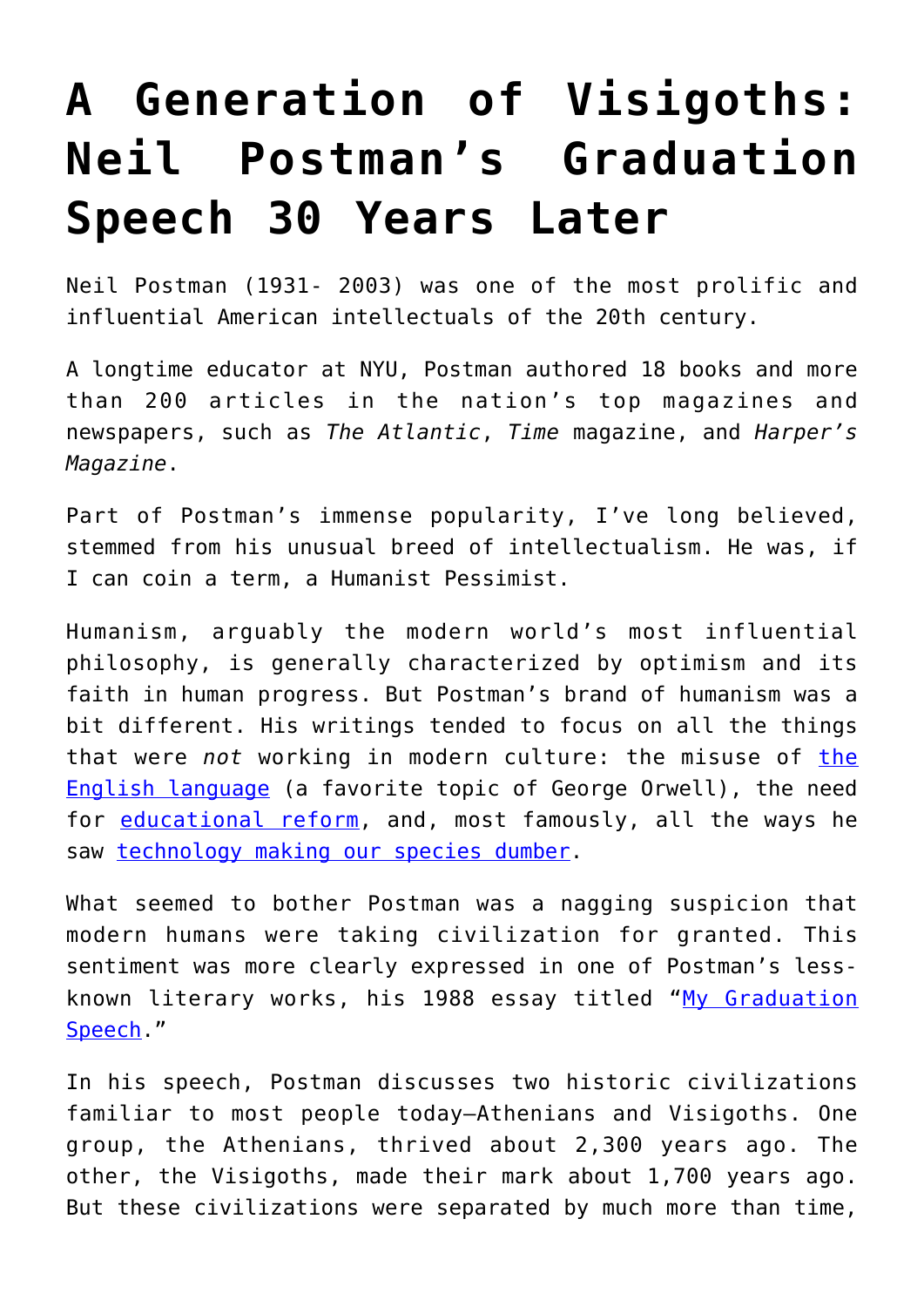Postman explained.

The Athenians gave birth to a cultural enlightenment whose fruits are still visible today—in our art, education, language, literary works, and architecture. The Visigoths, on the other hand, are notable mostly for the destruction of civilization.

Postman mentions these peoples because, he argued, they still survive today. Here is what he wrote:

*"I do not mean, of course, that our modern-day Athenians roam abstractedly through the streets reciting poetry and philosophy, or that the modern-day Visigoths are killers. I mean that to be an Athenian or a Visigoth is to organize your life around a set of values. An Athenian is an idea. And a Visigoth is an idea."*

## But what ideas? What values? Postman explains:

*"To be an Athenian is to hold knowledge and, especially the quest for knowledge in high esteem. To contemplate, to reason, to experiment, to question-these are, to an Athenian, the most exalted activities a person can perform. To a Visigoth, the quest for knowledge is useless unless it can help you to earn money or to gain power over other people.*

*To be an Athenian is to cherish language because you believe it to be humankind's most precious gift. In their use of language, Athenians strive for grace, precision, and variety. And they admire those who can achieve such skill. To a Visigoth, one word is as good as another, one sentence in distinguishable from another. A Visigoth's language aspires to nothing higher than the cliché.*

*To be an Athenian is to understand that the thread which holds civilized society together is thin and vulnerable; therefore, Athenians place great value on tradition, social*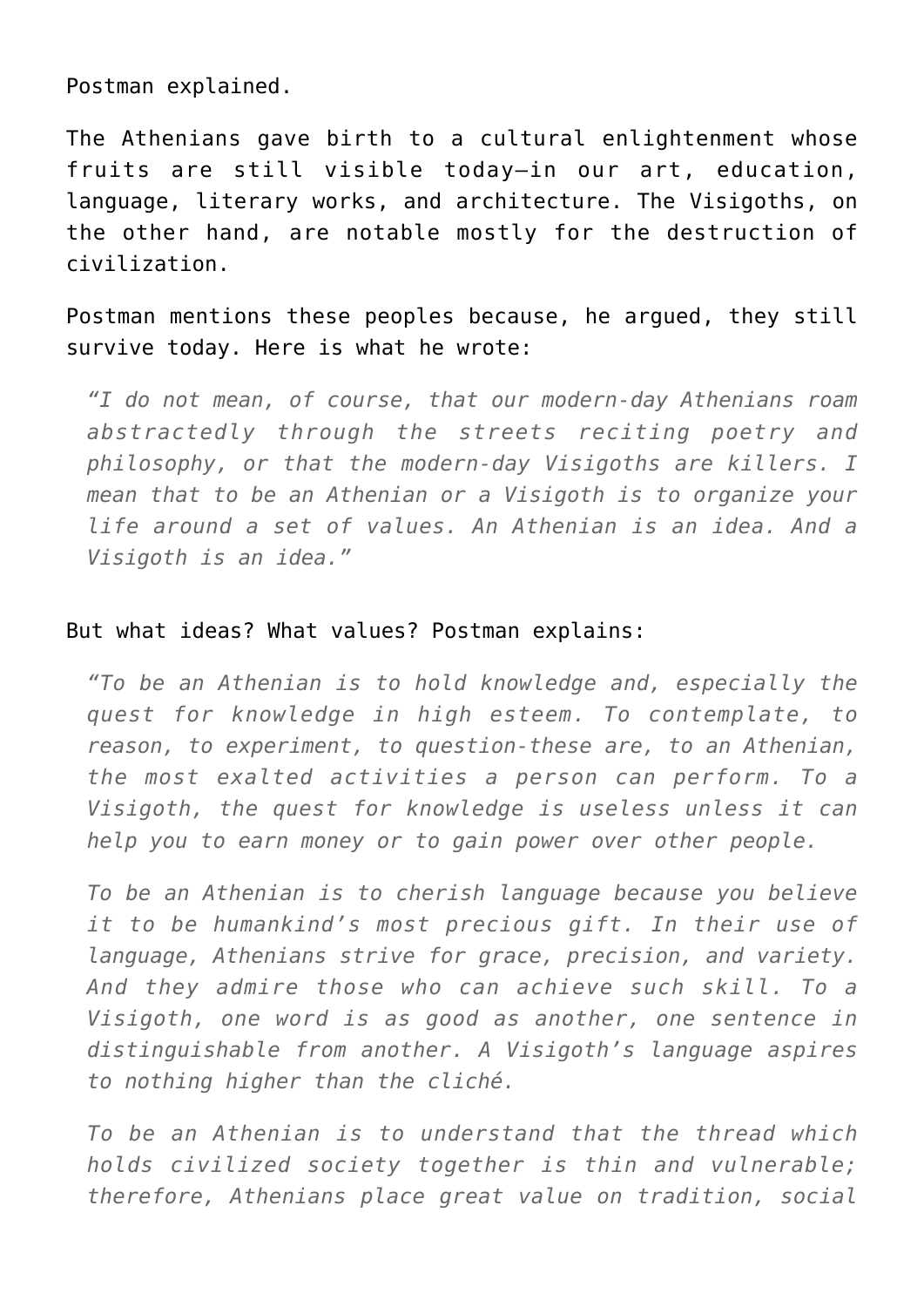*restraint, and continuity. To an Athenian, bad manners are acts of violence against the social order. The modern Visigoth cares very little about any of this. The Visigoths think of themselves as the center of the universe. Tradition exists for their own convenience, good manners are an affectation and a burden, and history is merely what is in yesterday's newspaper.*

*To be an Athenian is to take an interest in public affairs and the improvement of public behavior. Indeed, the ancient Athenians had a word for people who did not. The word was idiotes, from which we get our word 'idiot.' A modern Visigoth is interested only in his own affairs and has no sense of the meaning of community."*

Postman said all people must choose whether to be an Athenian or a Visigoth. But how does one tell one from the other? One might be tempted to think that education is the proper path to becoming an Athenian. Alas, Postman argued that this was not the case.

*"I must tell you that you do not become an Athenian merely by attending school or accumulating academic degrees. My fatherin-law was one of the most committed Athenians I have ever known, and he spent his entire adult life working as a dress cutter on Seventh Avenue in New York City. On the other hand, I know physicians, lawyers, and engineers who are Visigoths of unmistakable persuasion. And I must also tell you, as much in sorrow as in shame, that at some of our great universities, perhaps even this one, there are professors of whom we may fairly say they are closet Visigoths."*

Postman concluded his speech by expressing his wish that the student body to which he was speaking would graduate more Athenians than Visigoths.

Perhaps it did. But if one looks at universities today, the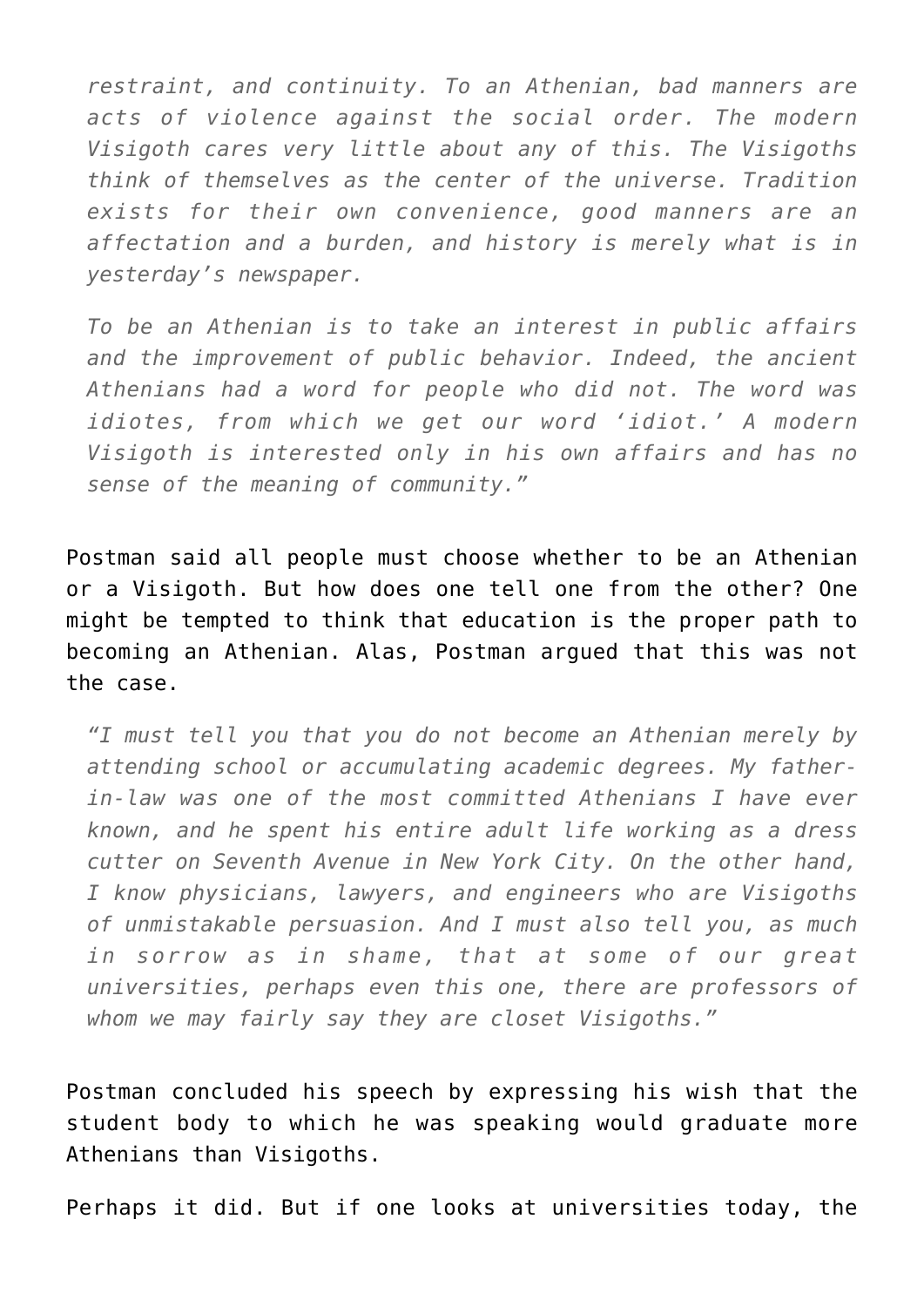picture is less encouraging.

If the marks of the Athenian truly are social restraint, good manners, continuity, grace and precision in speech, contemplation, and reason, our university system is hardly a garden of Athenians.

Instead, we student bodies who [suppress speech](https://www.intellectualtakeout.org/article/charles-murray-violent-middlebury-protesters-should-be-suspended-or-expelled), [abuse](https://www.intellectualtakeout.org/article/evergreen-insanity-students-forced-college-pres-pee-under-escort) [language,](https://www.intellectualtakeout.org/article/evergreen-insanity-students-forced-college-pres-pee-under-escort) [exhibit revolting manners,](https://www.intellectualtakeout.org/blog/documentary-yale-reveals-how-scary-us-campuses-have-become) exhibit generally [infantile behavior,](https://www.intellectualtakeout.org/blog/professor-university-students-behave-infants) and seem [more interested in protesting](https://www.campusreform.org/?ID=7308) that intellectual pursuit. As one former university professor [recently said](https://www.intellectualtakeout.org/article/confused-wellesley-students-protest-scholar-believing-she-opposes-transgender-rights-she), after she was protested by about 100 students who (mistakenly) believed she opposed transgender rights, "[It's] impossible not to leave with a renewed sense of just how f\*cked up campuses are right now."

In short, we see many students who "think of themselves as the center of the universe."

This, it should be pointed out, is hardly the sole fault of young people themselves. An honest assessment of the modern university system would suggest that educators [have little](https://www.intellectualtakeout.org/blog/professor-one-reason-why-universities-became-day-cares) [interest](https://www.intellectualtakeout.org/blog/professor-one-reason-why-universities-became-day-cares) in teaching young people to become prudent, responsible Athenians.

My advice to students who participated in "March for Our Lives" or similar protests at universities across the country is this: *Ask yourself, do you want to be an Athenian or a Visigoth?*

—

*Dear Readers,*

*Big Tech is suppressing our reach, refusing to let us advertise and squelching our ability to serve up a steady diet of truth and ideas. Help us fight back by [becoming a](https://www.chroniclesmagazine.org/subscribe/) [member](https://www.chroniclesmagazine.org/subscribe/) for just \$5 a month and then join the discussion on Parler [@CharlemagneInstitute](https://parler.com/profile/CharlemagneInstitute) and Gab [@CharlemagneInstitute](https://gab.com/CharlemagneInstitute)!*